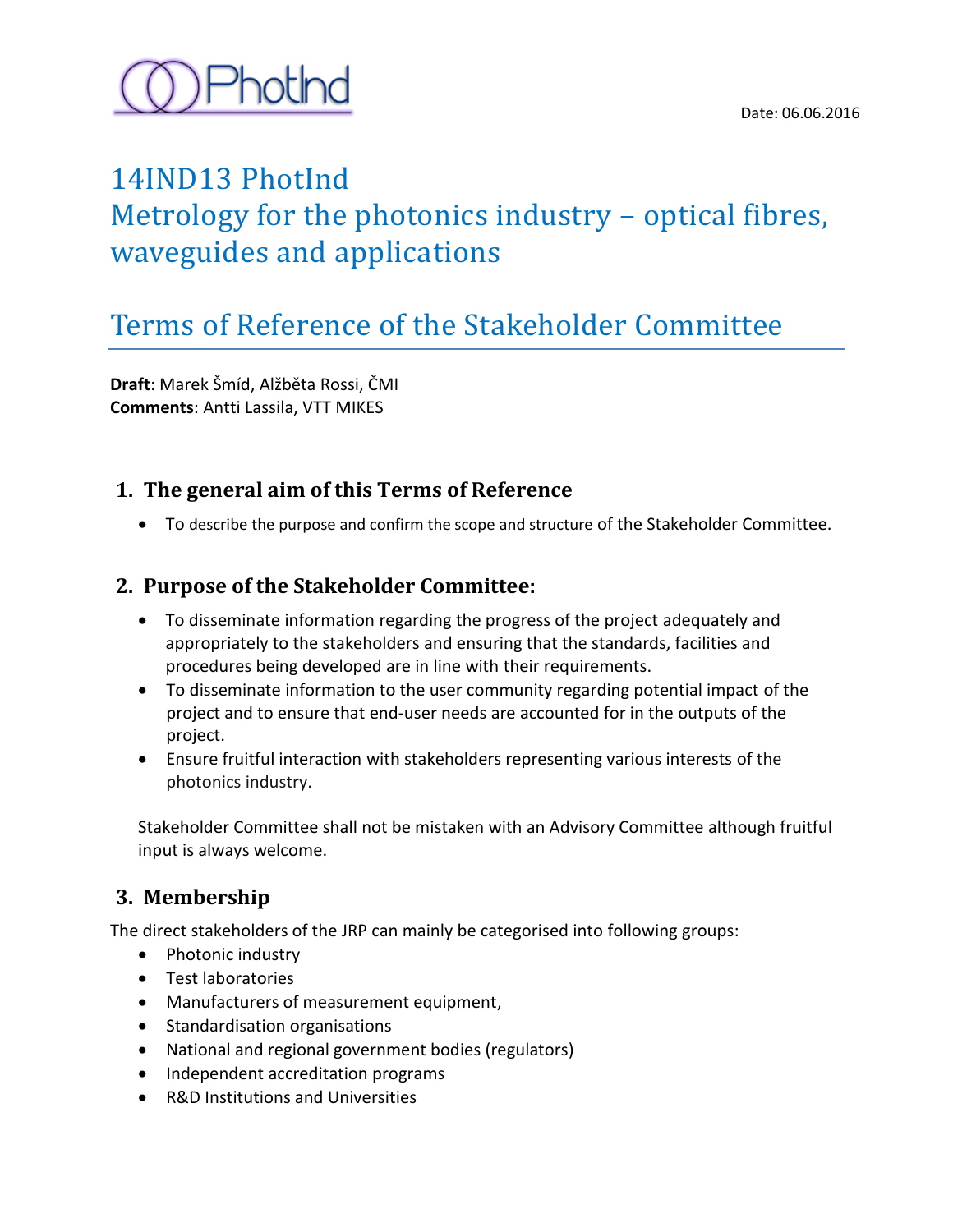

The stakeholder committee is potentially open to all person/institution/company/committee related to the topic of this JRP. The candidates are accepted to committee by impact work package leader or project co-ordinator.

#### **4. Interaction of the Stakeholder Committee with the JRP-partners**

Each JRP-Partner is committed to liaising with their national utilities and manufacturers directly through own networking and through interaction with the Stakeholder Committee via delegated persons<sup>1</sup>. The members of the Stakeholder Committee will regularly be informed about the progress of the deliverables on dedicated webpage with restricted access and public output of the JRP on the first note, such as publications and public guides. Moreover, the Stakeholder Committee is invited to participate in all possible dedicated workshops and open meetings related to the project. The costs will be minimized to the catering and space arrangements where needed, no other fee will be required for listed stakeholders.

#### **5. Meetings**

 $\overline{a}$ 

The first Stakeholder Committee Meeting date will be later in 2016. The Committee will further meet at least two times during the project. When possible, videoconference tools are used to allow participation without travelling.

#### **6. Responsibilities of the Stakeholder Committee Members**

The list of responsibilities of the Stakeholder Committee:

- To represent the view of the broader stakeholder community.
- To provide technical input where requested and applicable, and provide expert feedback to the JRP in line with the JRP-Protocol.
- Where it is asked and applicable, to review the achievements and outcomes of the research and development within the project in line with the JRP-Protocol.
- The presence of the member in the stakeholder committee meetings is desirable but not obligatory. Also other ways to communicate than meetings are used. Due to the disparate nature of the stakeholder committee membership, interaction will be achieved via a central website and periodical meetings which will be held at suitable events where a quorum of the committee are likely to be in attendance.

<sup>&</sup>lt;sup>1</sup> The Coordinator and leader of the WP5 Creating Impact